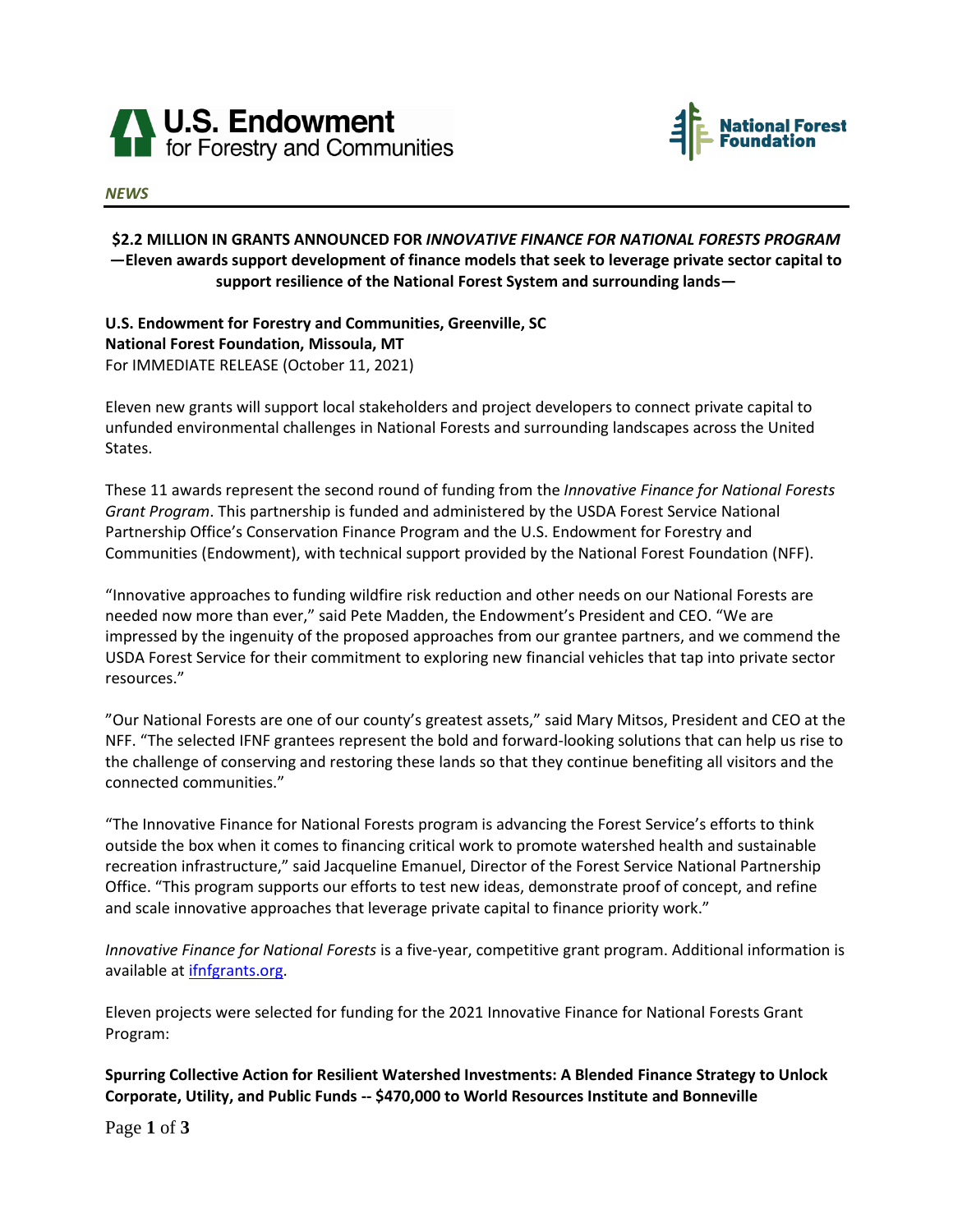**Environmental Foundation** to scale and accelerate corporate participation in conservation finance mechanisms across investment-ready projects, and to chart a new pathway for future corporate targetsetting to link with conservation finance projects on National Forests and adjacent lands in Regions 2, 3, 4, 5, 6 and 8.

**Financing Innovative Partnerships for Rural Recreation Infrastructure -- \$376,811 to Quantified Ventures** to continue IFNF support for piloting an innovative approach to financing recreation infrastructure improvements that provide greater access to and absorb tourism on the Inyo (California) and Mount Baker-Snoqualmie (Washington) National Forests by leveraging project revenues through permit negotiations, and securing external financing through local recreation councils and public funds.

**Defueling the Fire: Piloting a Resilience Fund for the Weber River Watershed Communities -- \$295,020 to Summit County, Utah** to develop a pilot Resilience Fund that pools funding commitments from local public and private entities to leverage state and federal funds for watershed health and wildfire resilience on the Unita-Wasatch-Cache National Forest and state and private lands.

**Piloting Wildfire Resilience Insurance -- \$249,000 to The Nature Conservancy (TNC)** to build on the success of their first IFNF award, which demonstrated that ecological forestry can reduce insurance premiums and considered the extent to which premium savings could fund or finance ecological forestry. TNC and their partner, global risk advisor Willis Towers Watson, created a new insurance product, wildfire resilience insurance. They will now pilot wildfire resilience insurance by structuring and placing the product for one or more buyers.

**Leveraging Private, Public, and Philanthropic Partnerships to Finance the Mount St. Helens Lodge & Education Center -- \$99,495 to The Mount St. Helens Institute** to continue IFNF support for a pilot project to finance recreational and educational opportunities through upgrades to the Coldwater Visitor Center at Gifford Pinchot National Forest and Mount St. Helens National Volcanic Monument in Washington.

**Linking Public and Forest Health: Developing a Cost Benefit Model to Reduce Wildfire Smoke Impacts with Forest Management -- \$149,973 to Blue Forest Conservation and the California Council on Science and Technology** for a research and development project on the Eldorado and Stanislaus National Forests to help make explicit the connection between forest management and stakeholders that pay high healthcare costs, and to motivate investment in activities that reduce wildfire risk and smoke impacts from fires on National Forests.

**Central Oregon National Forest Dedicated Recreation Funding -- \$150,000 to ECONorthwest** for research and development to characterize the recreation benefits and beneficiaries on Oregon's Deschutes and Ochoco National Forests and to propose a comprehensive, locally-managed and dedicated funding program to enhance recreation assets based on the beneficiary profile.

**Driving Conservation Outcomes through Innovative Finance for Recreation Management: A Learning Laboratory in Gunnison, Colorado -- \$149,632 to Western Colorado University** for research and development to explore avenues to mitigate landscape impacts and to improve recreation experiences by developing finance models that will bring vital recreation infrastructure and services to the Gunnison National Forest, achieve sustainable socio-ecological and financial outcomes, and train a new generation of land managers.